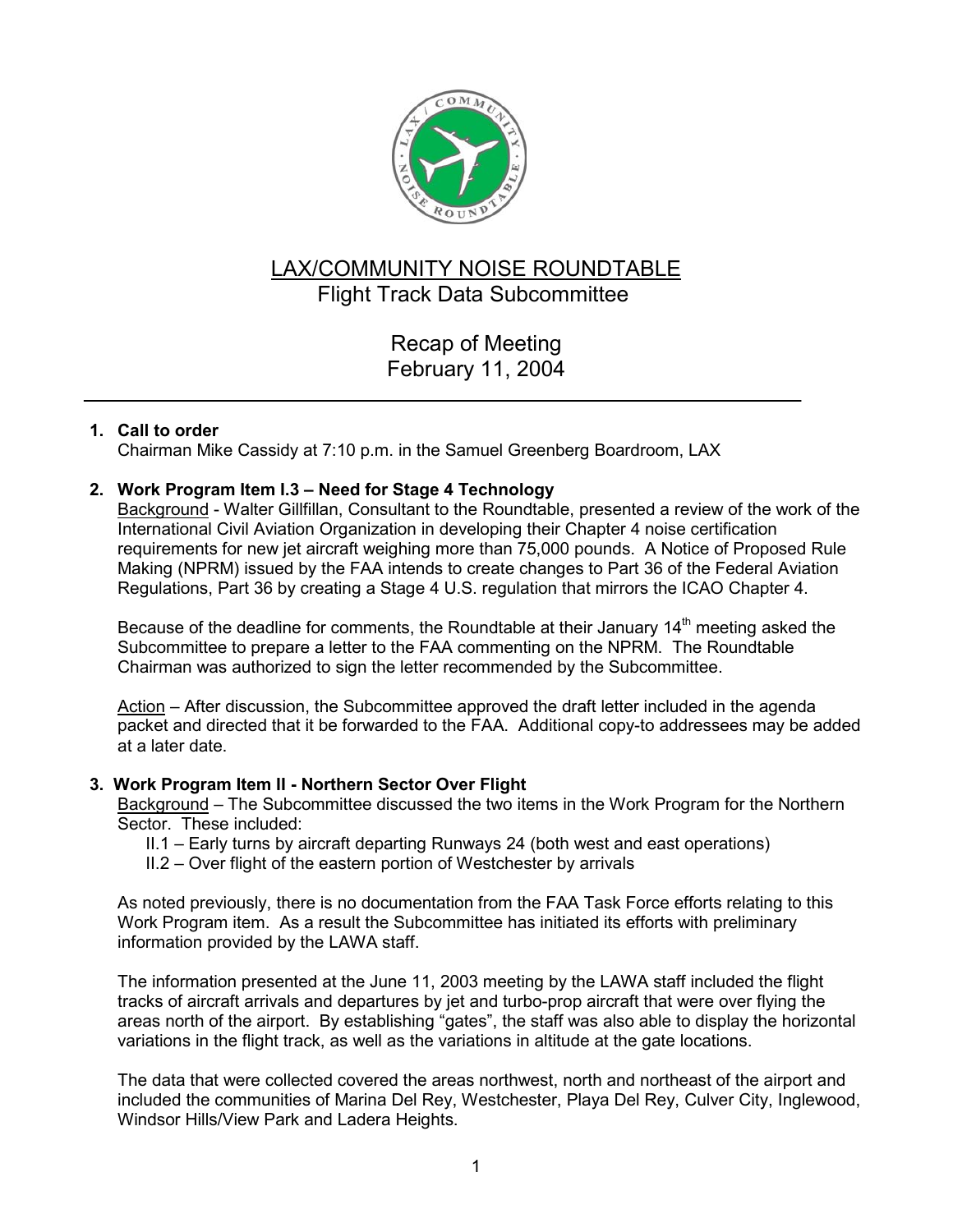The LAWA presentation also provided detailed land use compatibility information under the departure flight tracks during eastern operations.

New Information – LAWA staff collected specific information for a three-month period, November 2003 through January 2004, that identified over flight event by airline, type of aircraft, date, and time of day.

Mitigation Options Discussed for Departures – The Subcommittee discussed the following options:

- Develop a RNAV procedure to more narrowly focus the flight track pattern
- Extend the departure path on the runway heading for turboprop aircraft before turning left
- Move the northerly side of the departure path fan to the east
- Delay the CHATY TWO departure left turn to an altitude above 400 feet.

Comments Relative to Departures – The following comments were presented relative to the options:

- Mr. Walter White of FAA Southern California TRACON stated during the January Roundtable meeting that holding the turboprops on runway heading a little longer and turning them over Inglewood would constitute a shifting of noise and the FAA would not accommodate any request to do so.
- Current procedures result in unsafe low altitude turns over residential areas.
- Uncertain that airline turboprop aircraft are equipped to use RNAV procedures.
- Environmental justice could be an issue.
- Need to check which airlines are causing the dominate over flight because of pilot discretion.

Recommendation for Departures – The Subcommittee members present moved to recommend to the Roundtable that a letter be sent asking the FAA to consider (1) establishing a RNAV procedure for the turboprop departures that would center the departures over a compatible land use corridor that current exists and, (2) consider modification to the existing CHATY TWO departure procedure that would concentrate the initial turboprop departures over compatible land uses and delay the formation of the fan-shaped flight tracks at the lower altitudes. Mr. Gillfillan was directed to draft the letter for the March 17 Roundtable meeting.

Discussion of Arrival Over Flights – The Subcommittee discussed the following:

- There are some jet aircraft that are over flying Culver City, the Fox Hills mall and Ladera **Heights**
- Most troublesome are flights occurring between 11:00 p.m. and 2:00 a.m.

Action on Arrival Over Flights – The Subcommittee asked LAWA staff to prepare additional information by placing a "gate" at Slauson Blvd. and obtaining flight track and altitude information. The time period would be from 7:00 a.m. to 10:00 p.m. and from 10:00 p.m. to midnight. This information would be reviewed by the Subcommittee at its next meeting on April 14.

# **4. Subcommittee Member Discussion**

Mr. Dwight Abbott, representing Palos Verdes Estates, presented information about turboprop over flights of the Palos Verdes Peninsula. Based on his observations he offered a suggestion that could increase the altitude of these aircraft while crossing the Peninsula. Because the FAA has a NPRM in circulation to modify certain parts of the Los Angeles Class B airspace, it would be opportune for the Roundtable to make suggestion that the floor of the Class B airspace be raised west of the Peninsula.

It was suggested that a previous request to the FAA concerning Peninsula over flights by turboprop aircraft be expanded to include the possible raising the floor of the Class